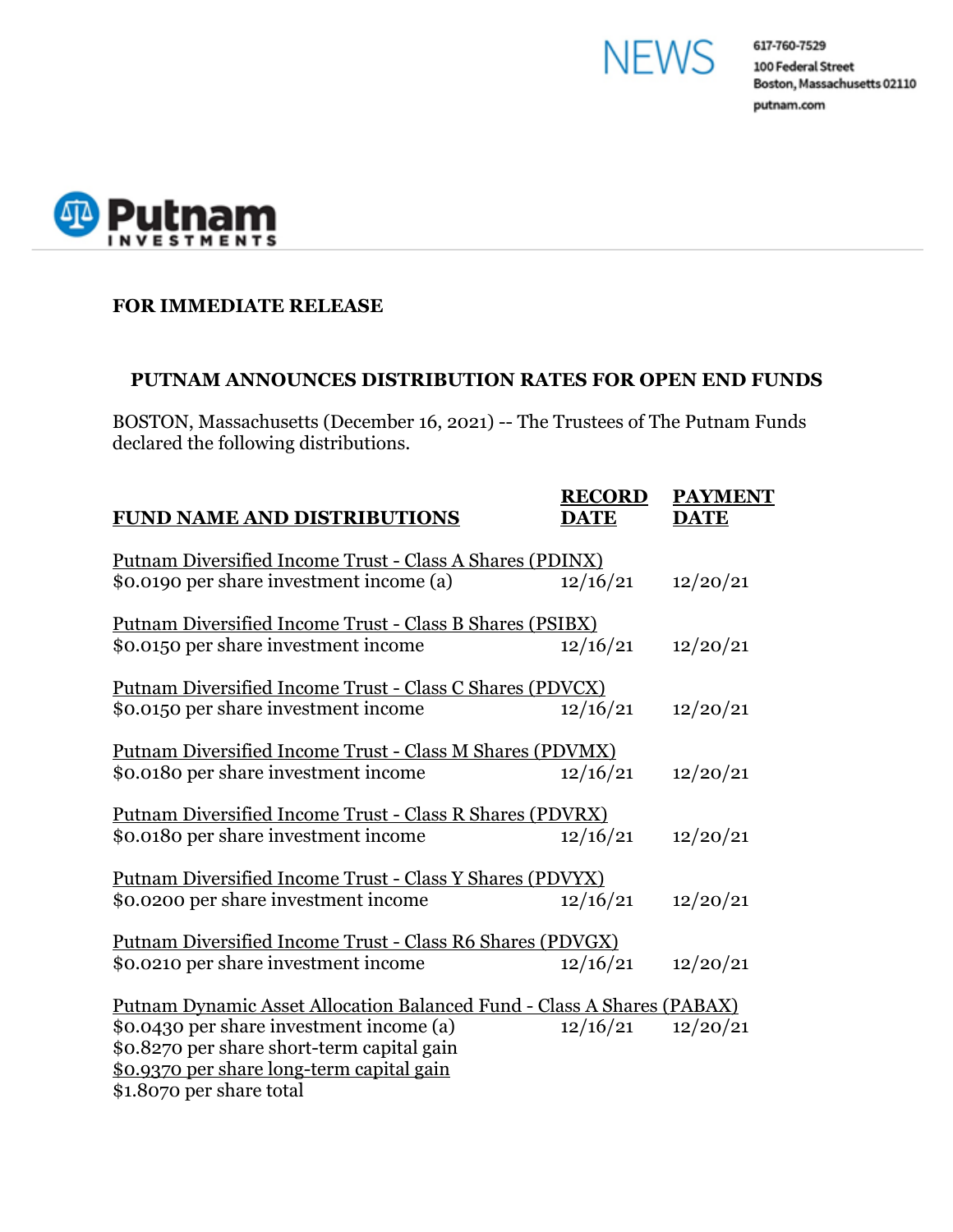

| Putnam Dynamic Asset Allocation Balanced Fund - Class B Shares (PABBX)                                                                                                                                                                            |                       |          |  |  |  |
|---------------------------------------------------------------------------------------------------------------------------------------------------------------------------------------------------------------------------------------------------|-----------------------|----------|--|--|--|
| \$0.0070 per share investment income<br>\$0.8270 per share short-term capital gain<br>\$0.9370 per share long-term capital gain<br>\$1.7710 per share total                                                                                       | 12/16/21              | 12/20/21 |  |  |  |
| <u> Putnam Dynamic Asset Allocation Balanced Fund - Class C Shares (AABCX)</u><br>\$0.0100 per share investment income<br>\$0.8270 per share short-term capital gain<br>\$0.9370 per share long-term capital gain<br>\$1.7740 per share total     | $12/16/21$ $12/20/21$ |          |  |  |  |
| <u> Putnam Dynamic Asset Allocation Balanced Fund - Class R Shares (PAARX)</u><br>\$0.0310 per share investment income<br>\$0.8270 per share short-term capital gain<br>\$0.9370 per share long-term capital gain<br>\$1.7950 per share total     | $12/16/21$ $12/20/21$ |          |  |  |  |
| <u> Putnam Dynamic Asset Allocation Balanced Fund - Class Y Shares (PABYX)</u><br>\$0.0540 per share investment income<br>\$0.8270 per share short-term capital gain<br>\$0.9370 per share long-term capital gain<br>\$1.8180 per share total     | $12/16/21$ $12/20/21$ |          |  |  |  |
| Putnam Dynamic Asset Allocation Balanced Fund - Class R5 Shares (PAADX)<br>\$0.0530 per share investment income<br>\$0.8270 per share short-term capital gain<br>\$0.9370 per share long-term capital gain<br>\$1.8170 per share total            | $12/16/21$ $12/20/21$ |          |  |  |  |
| Putnam Dynamic Asset Allocation Balanced Fund - Class R6 Shares (PAAEX)<br>\$0.0580 per share investment income<br>\$0.8270 per share short-term capital gain<br>\$0.9370 per share long-term capital gain<br>\$1.8220 per share total            | 12/16/21              | 12/20/21 |  |  |  |
| Putnam Dynamic Asset Allocation Conservative Fund - Class A Shares (PACAX)<br>\$0.0130 per share investment income (a)<br>\$0.2050 per share short-term capital gain<br>\$0.1410 per share long-term capital gain<br>\$0.3590 per share total     | $12/16/21$ $12/20/21$ |          |  |  |  |
| <u> Putnam Dynamic Asset Allocation Conservative Fund - Class B Shares (PACBX)</u><br>\$0.0060 per share investment income<br>\$0.2050 per share short-term capital gain<br>\$0.1410 per share long-term capital gain<br>\$0.3520 per share total | $12/16/21$ $12/20/21$ |          |  |  |  |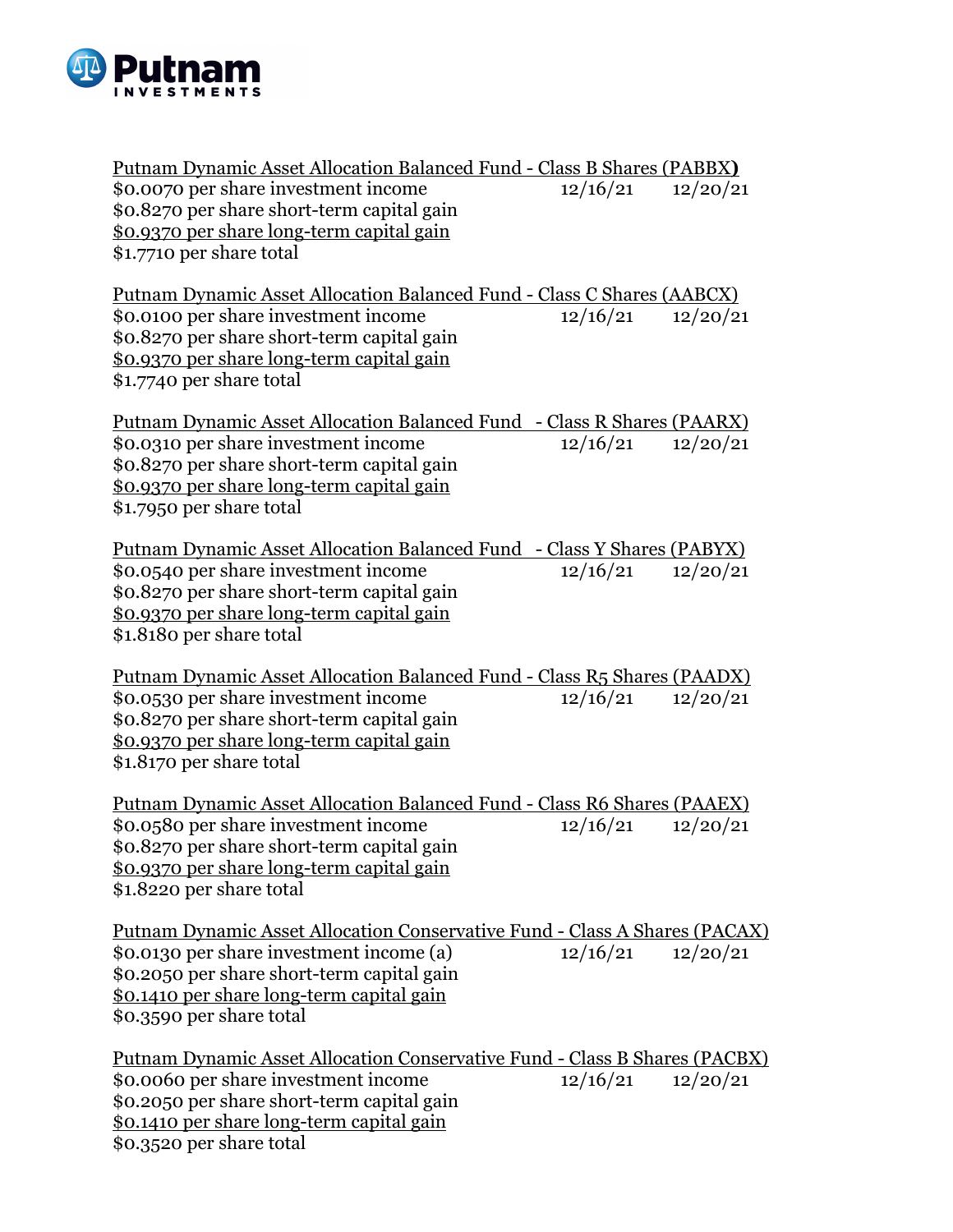

Putnam Dynamic Asset Allocation Conservative Fund - Class C Shares (PACCX)<br>\$0.0060 per share investment income  $12/16/21$   $12/20/21$ \$0.0060 per share investment income 12/16/21 12/20/21 \$0.2050 per share short-term capital gain \$0.1410 per share long-term capital gain \$0.3520 per share total Putnam Dynamic Asset Allocation Conservative Fund - Class R Shares (PACRX) \$0.0110 per share investment income  $12/16/21$   $12/21/20$ \$0.2050 per share short-term capital gain \$0.1410 per share long-term capital gain \$0.3570 per share total Putnam Dynamic Asset Allocation Conservative Fund - Class Y Shares (PACYX) \$0.0150 per share investment income  $12/16/21$   $12/20/21$ \$0.2050 per share short-term capital gain \$0.1410 per share long-term capital gain \$0.3610 per share total Putnam Dynamic Asset Allocation Conservative Fund - Class R5 Shares (PACDX) \$0.0150 per share investment income 12/16/21 12/20/21 \$0.2050 per share short-term capital gain \$0.1410 per share long-term capital gain \$0.3610 per share total Putnam Dynamic Asset Allocation Conservative Fund - Class R6 Shares (PCCEX) \$0.0160 per share investment income 12/16/21 12/20/21 \$0.2050 per share short-term capital gain \$0.1410 per share long-term capital gain \$0.3620 per share total Putnam Dynamic Asset Allocation Growth Fund - Class A Shares (PAEAX) \$0.2860 per share investment income 12/16/21 12/20/21 \$0.8600 per share short-term capital gain \$1.7070 per share long-term capital gain \$2.8530 per share total Putnam Dynamic Asset Allocation Growth Fund - Class B Shares (PAEBX) \$0.0980 per share investment income 12/16/21 12/20/21 \$0.8600 per share short-term capital gain \$1.7070 per share long-term capital gain \$2.6650 per share total Putnam Dynamic Asset Allocation Growth Fund - Class C Shares (PAECX) \$0.1320 per share investment income 12/16/21 12/20/21 \$0.8600 per share short-term capital gain \$1.7070 per share long-term capital gain

\$2.6990 per share total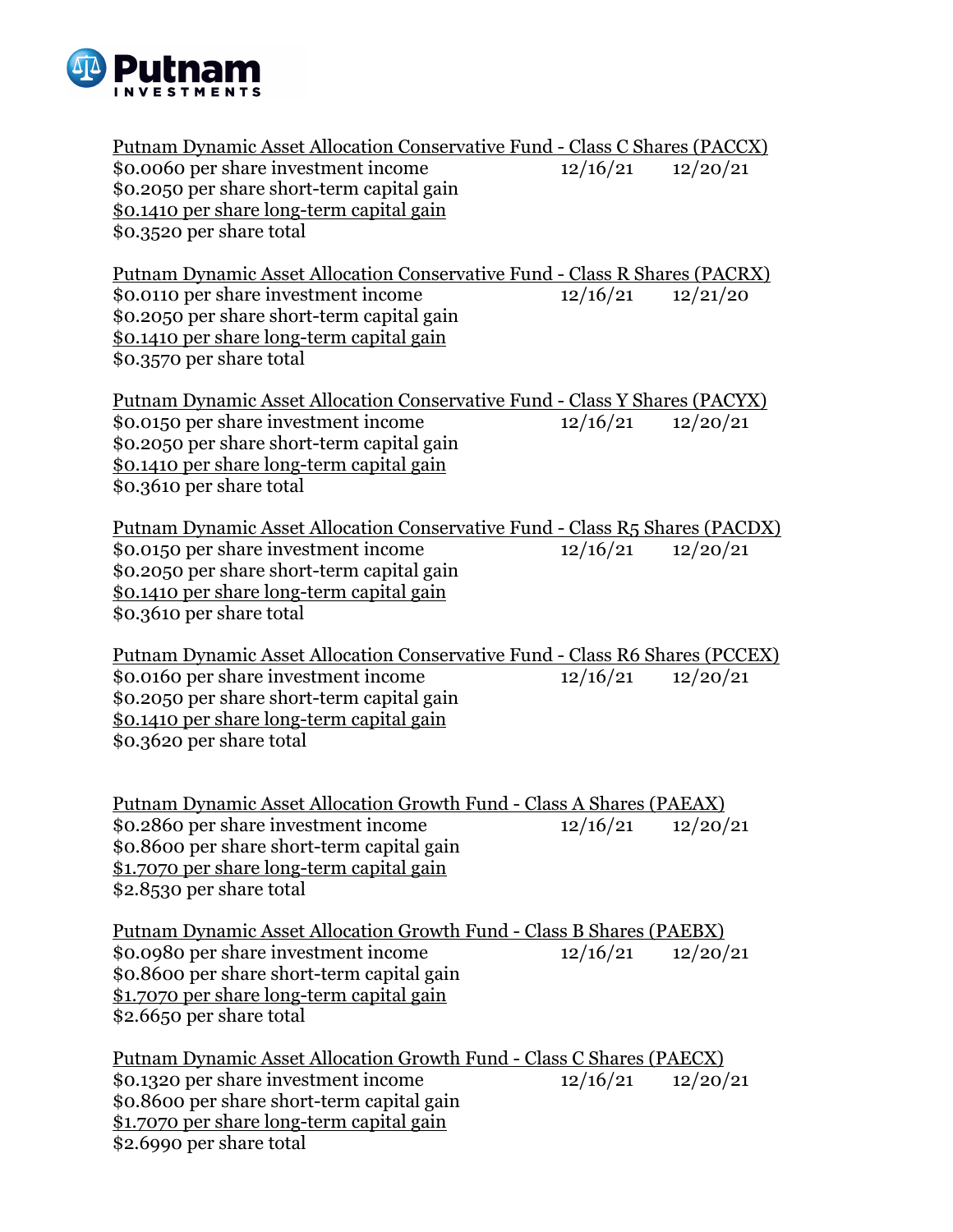

| <u> Putnam Dynamic Asset Allocation Growth Fund - Class R Shares (PASRX)</u>                                                                                                                                                       |          |          |
|------------------------------------------------------------------------------------------------------------------------------------------------------------------------------------------------------------------------------------|----------|----------|
| \$0.2220 per share investment income<br>\$0.8600 per share short-term capital gain<br>\$1.7070 per share long-term capital gain<br>\$2.7890 per share total                                                                        | 12/16/21 | 12/20/21 |
| <u> Putnam Dynamic Asset Allocation Growth Fund - Class Y Shares (PAGYX)</u>                                                                                                                                                       |          |          |
| \$0.3380 per share investment income<br>\$0.8600 per share short-term capital gain<br>\$1.7070 per share long-term capital gain<br>\$2.9050 per share total                                                                        | 12/16/21 | 12/20/21 |
| <u> Putnam Dynamic Asset Allocation Growth Fund - Class R5 Shares (PADEX)</u>                                                                                                                                                      |          |          |
| \$0.3360 per share investment income<br>\$0.8600 per share short-term capital gain<br>\$1.7070 per share long-term capital gain<br>\$2.9030 per share total                                                                        | 12/16/21 | 12/20/21 |
| <b>Putnam Dynamic Asset Allocation Growth Fund - Class R6 Shares (PAEEX)</b>                                                                                                                                                       |          |          |
| \$0.3580 per share investment income<br>\$0.8600 per share short-term capital gain<br>\$1.7070 per share long-term capital gain<br>\$2.9250 per share total                                                                        | 12/16/21 | 12/20/21 |
|                                                                                                                                                                                                                                    |          |          |
| <b>Putnam Dynamic Risk Allocation Fund - Class A Shares (PDREX)</b><br>\$1.6010 per share investment income<br>\$0.7160 per share short-term capital gain<br>\$2.1070 per share long-term capital gain<br>\$4.4240 per share total | 12/16/21 | 12/20/21 |
|                                                                                                                                                                                                                                    |          |          |
| <b>Putnam Dynamic Risk Allocation Fund - Class B Shares (PDRBX)</b><br>\$1.4810 per share investment income<br>\$0.7160 per share short-term capital gain<br>\$2.1070 per share long-term capital gain<br>\$4.3040 per share total | 12/16/21 | 12/20/21 |
| <b>Putnam Dynamic Risk Allocation Fund - Class C Shares (PDRFX)</b><br>\$1.4720 per share investment income<br>\$0.7160 per share short-term capital gain                                                                          | 12/16/21 | 12/20/21 |
| \$2.1070 per share long-term capital gain<br>\$4.2950 per share total                                                                                                                                                              |          |          |
| <u> Putnam Dynamic Risk Allocation Fund - Class R Shares (PDRRX)</u>                                                                                                                                                               |          |          |
| \$1.5760 per share investment income                                                                                                                                                                                               | 12/16/21 | 12/20/21 |
| \$0.7160 per share short-term capital gain                                                                                                                                                                                         |          |          |

\$2.1070 per share long-term capital gain \$4.3990 per share total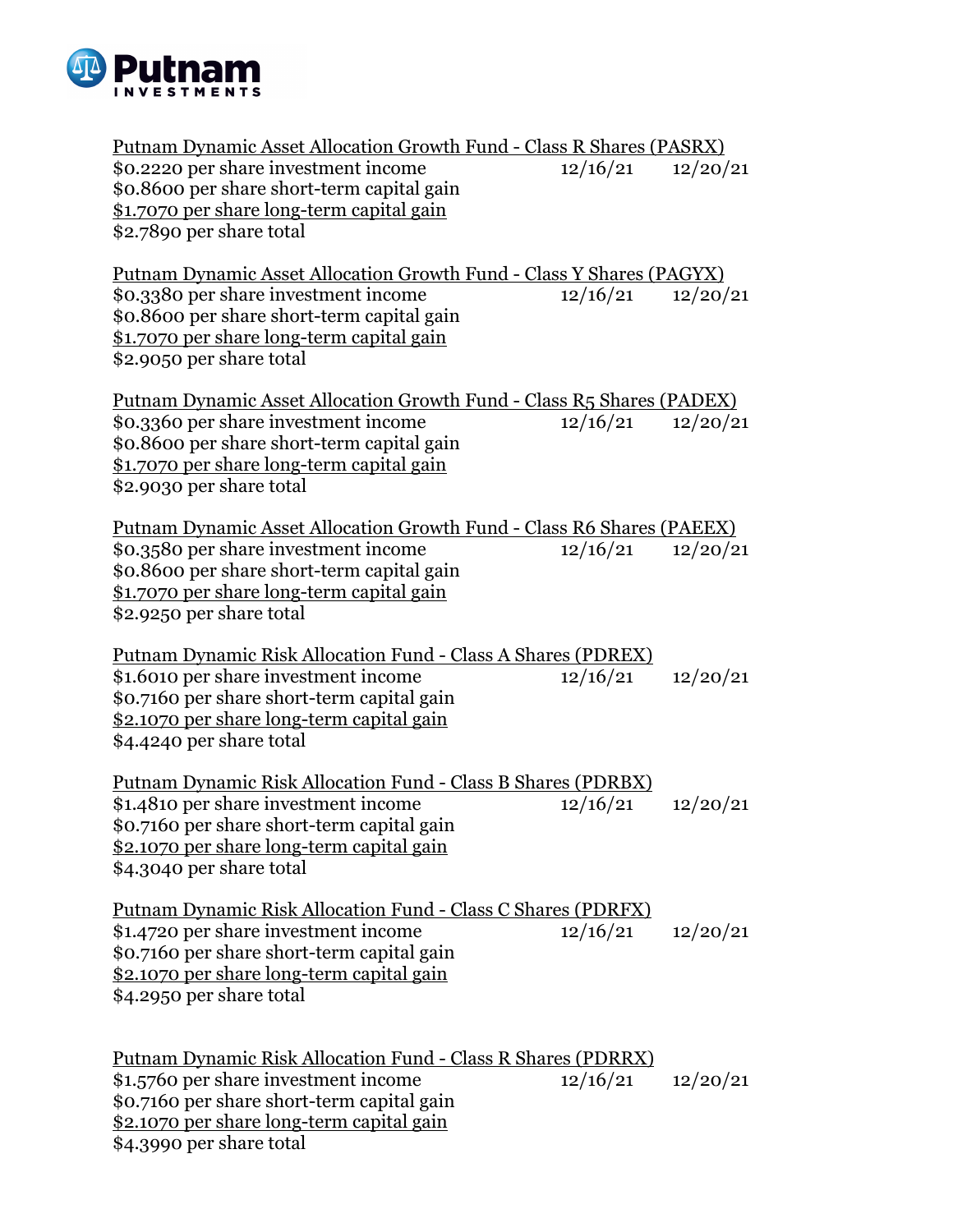

Putnam Dynamic Risk Allocation Fund - Class Y Shares (PDRYX) \$1.3890 per share investment income 12/16/21 12/20/21 \$0.7160 per share short-term capital gain \$2.1070 per share long-term capital gain \$4.2120 per share total Putnam Dynamic Risk Allocation Fund - Class R6 Shares (PDRGX) \$1.6040 per share investment income 12/16/21 12/20/21 \$0.7160 per share short-term capital gain \$2.1070 per share long-term capital gain \$4.4270 per share total Putnam Fixed Income Absolute Return - Class A Shares (PTRNX) \$0.0250 per share investment income (a) 12/16/21 12/20/21 \$0.1090 per share special income \$0.1340 per share total Putnam Fixed Income Absolute Return Fund – Class B Shares (PTRBX) \$0.0230 per share investment income 12/16/21 12/20/21 \$0.1090 per share special income \$0.1320 per share total Putnam Fixed Income Absolute Return Fund – Class C Shares (PTRGX) \$0.0200 per share investment income 12/16/21 12/20/21 \$0.1090 per share special income \$0.1290 per share total Putnam Fixed Income Absolute Return Fund – Class R Shares (PTRKX) \$0.0230 per share investment income 12/16/21 12/20/21 \$0.1090 per share special income \$0.1320 per share total Putnam Fixed Income Absolute Return Fund – Class Y Shares (PYTRX) \$0.0270 per share investment income 12/16/21 12/20/21 \$0.1090 per share special income \$0.1360 per share total Putnam Fixed Income Absolute Return Fund – Class R6 Shares (PTREX) \$0.0270 per share investment income  $12/16/21$   $12/20/21$ \$0.1090 per share special income \$0.1360 per share total Putnam Mortgage Opportunities Fund – Class A Shares (PMORX) \$0.0330 per share investment income (a) 12/16/21 12/20/21 \$0.1760 per share special income \$0.2090 per share total

Putnam Mortgage Opportunities Fund - Class C Shares (PMOZX)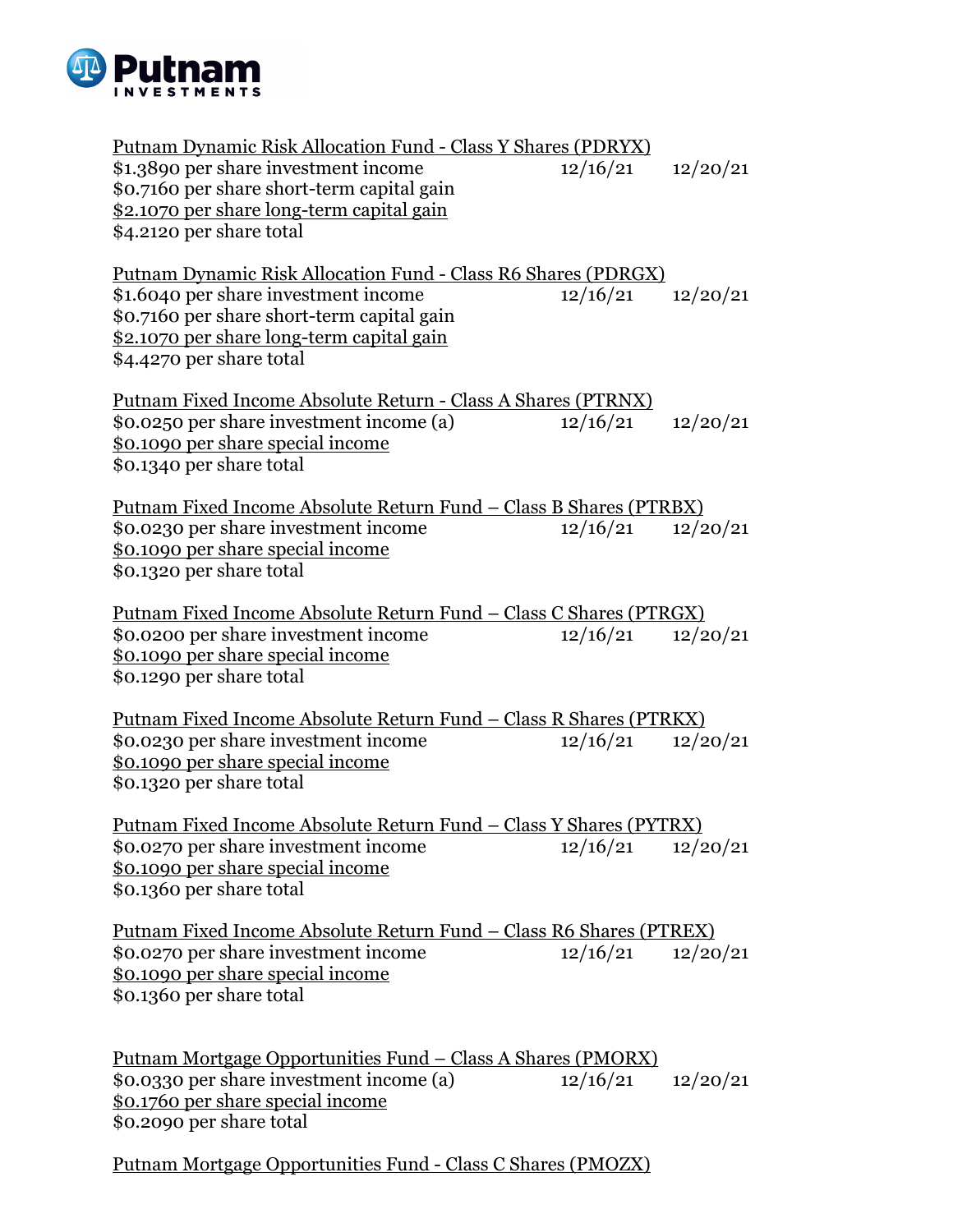

| \$0.0280 per share investment income<br>\$0.1760 per share special income<br>\$0.2040 per share total                                                                                     | 12/16/21              | 12/20/21 |  |  |
|-------------------------------------------------------------------------------------------------------------------------------------------------------------------------------------------|-----------------------|----------|--|--|
| Putnam Mortgage Opportunities Fund - Class Y Shares (PMOYX)<br>\$0.0350 per share investment income<br>\$0.1760 per share special income<br>\$0.2110 per share total                      | 12/16/21              | 12/20/21 |  |  |
| Putnam Mortgage Opportunities Fund - Class R6 Shares (PMOLX)<br>\$0.0350 per share investment income<br>\$0.1760 per share special income<br>\$0.2110 per share total                     | 12/16/21              | 12/20/21 |  |  |
| Putnam Mortgage Opportunities Fund - Class I Shares (PMOTX)<br>\$0.0350 per share investment income<br>\$0.1760 per share special income<br>\$0.2110 per share total                      | 12/16/21              | 12/20/21 |  |  |
| <u> Putnam Mortgage Securities Fund – Class A Shares (PGSIX)</u>                                                                                                                          |                       |          |  |  |
| \$0.0410 per share investment income (a)                                                                                                                                                  | 12/16/21              | 12/20/21 |  |  |
| Putnam Mortgage Securities Fund - Class B Shares (PGSBX)                                                                                                                                  |                       |          |  |  |
| \$0.0340 per share investment income                                                                                                                                                      | 12/16/21              | 12/20/21 |  |  |
|                                                                                                                                                                                           |                       |          |  |  |
| Putnam Mortgage Securities Fund - Class C Shares (PGVCX)<br>\$0.0340 per share investment income                                                                                          | 12/16/21              | 12/20/21 |  |  |
|                                                                                                                                                                                           |                       |          |  |  |
| Putnam Mortgage Securities Fund - Class R Shares (PGVRX)                                                                                                                                  |                       |          |  |  |
| \$0.0390 per share investment income                                                                                                                                                      | 12/16/21              | 12/20/21 |  |  |
| <u> Putnam Mortgage Securities Fund - Class Y Shares (PUSYX)</u>                                                                                                                          |                       |          |  |  |
| \$0.0430 per share investment income<br>12/16/21                                                                                                                                          |                       | 12/20/21 |  |  |
| Putnam Mortgage Securities Fund - Class R6 Shares (POLYX)                                                                                                                                 |                       |          |  |  |
| \$0.0440 per share investment income                                                                                                                                                      | $12/16/21$ $12/20/21$ |          |  |  |
| <u> Putnam Multi-Asset Absolute Return Fund – Class A Shares (PDMYX)</u><br>\$0.0660 per share investment income<br>\$0.1250 per share long-term capital gain<br>\$0.1910 per share total | $12/16/21$ $12/20/21$ |          |  |  |
| Putnam Multi-Asset Absolute Return Fund - Class B Shares (PDMBX)<br>\$0.1250 per share long-term capital gain                                                                             | $12/16/21$ $12/20/21$ |          |  |  |

Putnam Multi-Asset Absolute Return Fund - Class C Shares (PDMCX) \$0.1250 per share long-term capital gain 12/16/21 12/20/21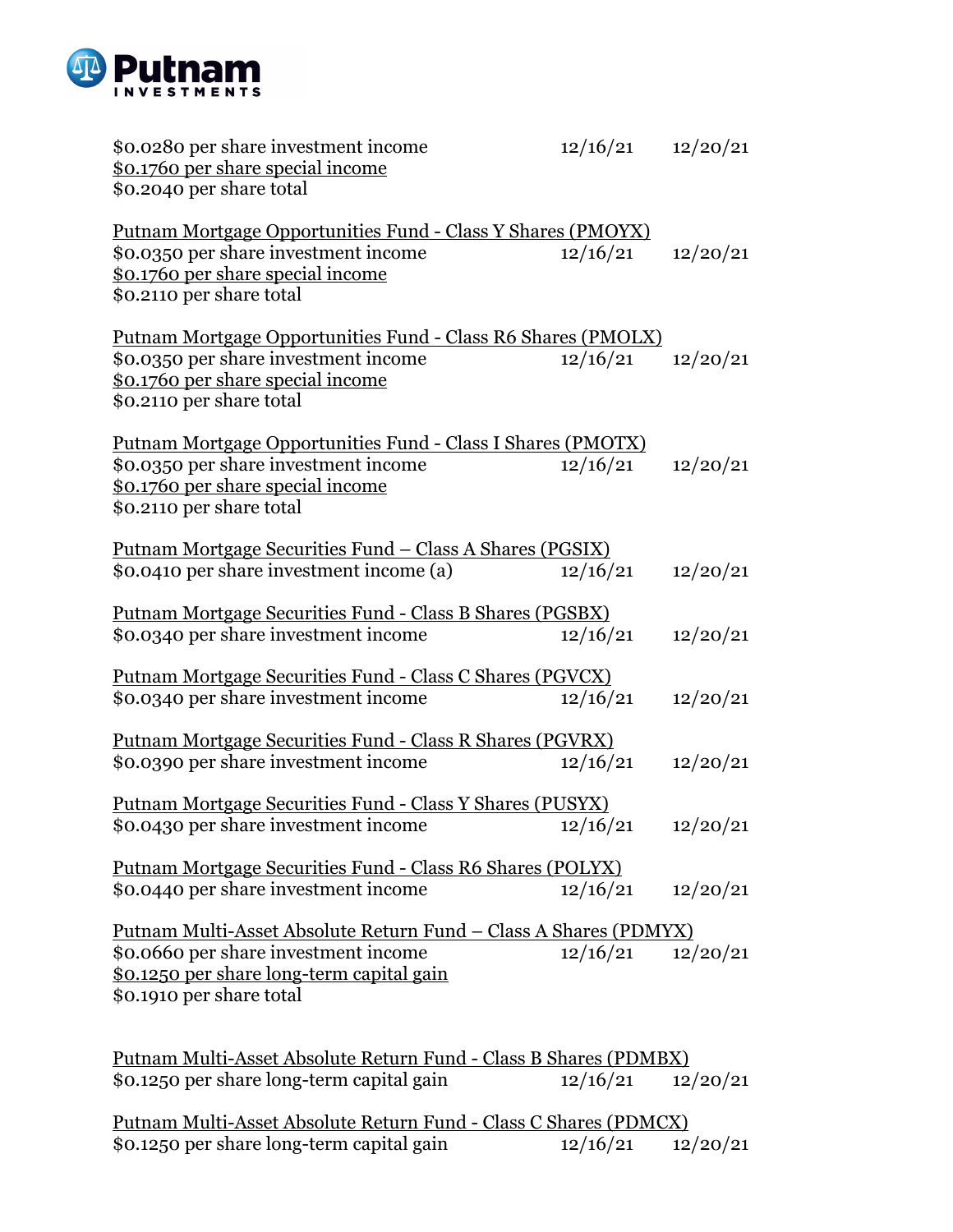

Putnam Multi-Asset Absolute Return Fund - Class R Shares (PDMRX) \$0.0480 per share investment income 12/16/21 12/20/21 \$0.1250 per share long-term capital gain \$0.1730 per share total

Putnam Multi-Asset Absolute Return Fund - Class Y Shares (PDMYX) \$0.0900 per share investment income 12/16/21 12/20/21 \$0.1250 per share long-term capital gain \$0.2150 per share total

Putnam Multi-Asset Absolute Return Fund - Class R6 Shares (PDMEX) \$0.1110 per share investment income  $\frac{12}{16/21}$  12/20/21 \$0.1250 per share long-term capital gain \$0.2360 per share total

*(a) Class 'A' regular monthly or quarterly income distributions were declared on the November 19, 2021, press release.* 

# **19(a) NOTICES**

## **Diversified Income Trust**

\$0.001 per share of Diversified Income Trust's dividend represents a return of capital. This is only an estimate for the current fund fiscal year based on information we have at this time. In January 2022, we will provide final information about all 2021 distributions for your tax filing.

## *Mortgage Opportunities Fund*

\$0.001 per share of Mortgage Opportunities Fund's dividend represents a return of capital. This is only an estimate for the current fund fiscal year based on information we have at this time. In January 2022, we will provide final information about all 2021 distributions for your tax filing.

#### **Putnam Multi-Asset Absolute Return Fund**

 As of December 13, 2021, the fund had net realized and unrealized losses of \$1.200 per share, of which \$0.006 represents unrealized depreciation of portfolio securities.